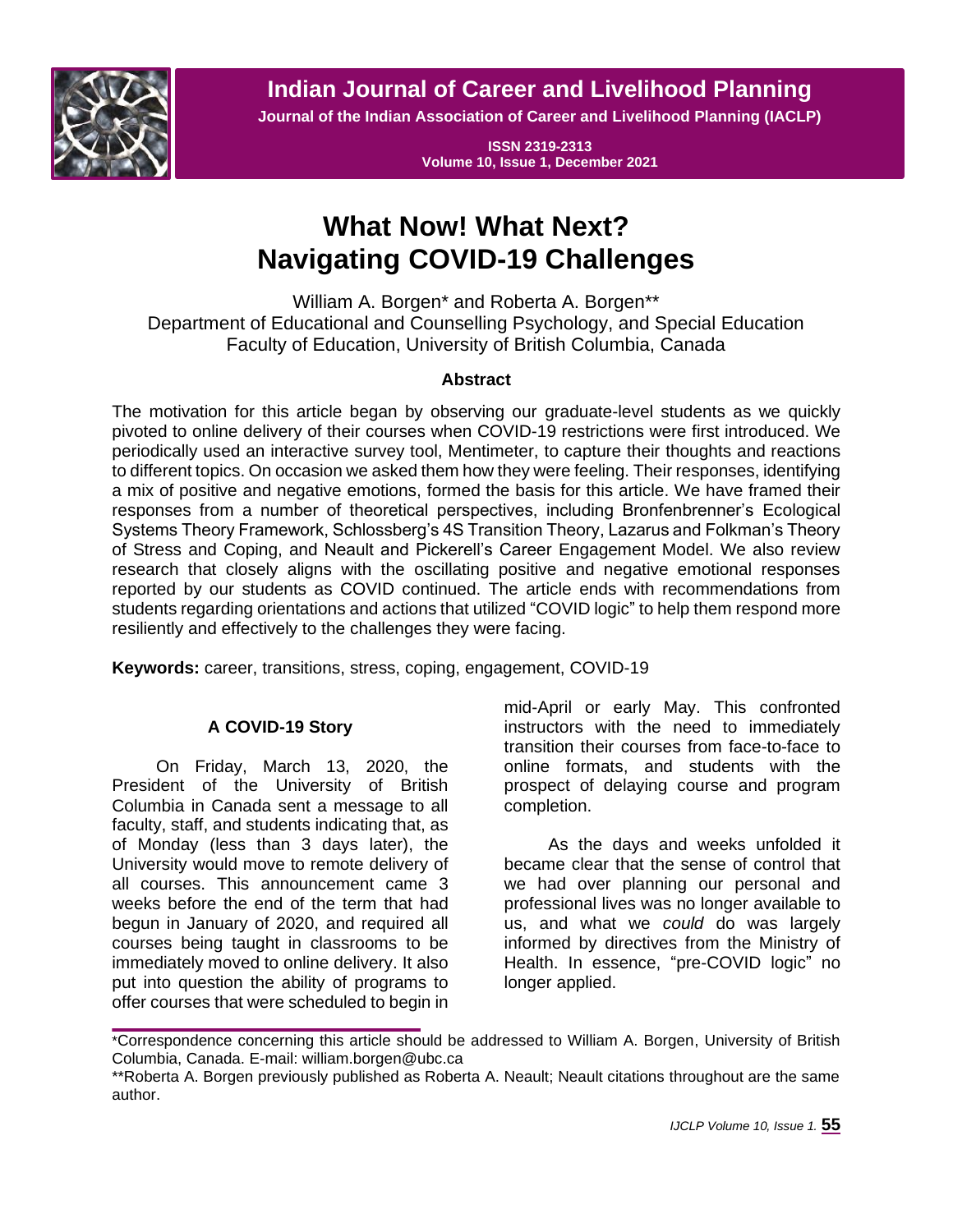In writing this article, we are aware that our perspectives are based in our own cultural context that brings its own set of opportunities, resources, and challenges. Although, across the world, we are all on a COVID journey, we do not have equitable resources available to us in experiencing it or finding our way through ever-changing complexities. This is consistent with what other researchers have recently reported – social injustices and inequities have been exacerbated by the pandemic (Osborn et al., 2021).

Our intention with this article, however, is to provide an overview of our experience as postsecondary educators of counselling psychology with a particular focus on our students' shifting experiences over time. We will also include information resulting from presentations that we offered remotely to conferences and webinars in Canada and other parts of the world, where we asked post-secondary educators and students about how they were feeling, and what they did to try to manage the challenges they faced. Given that we are beginning to experience a "new normal" characterized by continued contextual constraints and uncertainty, we will also consider what adaptations may be needed to our approaches and models to career development as we move forward.

## **Theoretical Perspectives**

COVID-19 has had a wide-reaching impact on wellbeing and career development for many people around the world. To examine this impact, we will examine the interconnectedness of systems and the impact of ongoing transitions through several theoretical perspectives.

## **The Interconnectedness of Systems**

Bronfenbrenner's (1979) Ecological Systems Theory Framework can provide a useful model for considering the impact of COVID – 19 on different aspects of our lives. His model acknowledges multiple levels of interacting systems: individual, interpersonal, organizational, community, and public policy.

**Individual.** At the individual level (Bronfenbrenner, 1979), as the pandemic began, it radically shifted routines and levels of life involvement for individuals around the world. People experienced varying degrees of social and physical isolation. Many had no work; others were busier than ever – providing essential front-line products and services or working from home while concurrently caring for children and other family members. Parents in many locations were tasked with the additional responsibility of homeschooling students while schools were closed. At our university, students, staff, and faculty members were challenged to use their knowledge and skills differently.

**Interpersonal.** Many changes were precipitated by the fact that, at the interpersonal level (Bronfenbrenner, 1979), our social networks were disrupted by the need to drastically reduce our social and work contacts for fear of spreading the virus. At our university, this meant that access to campus was severely restricted and all contact with students, staff, and colleagues needed to be remote.

**Organizational.** At the organizational level (Bronfenbrenner, 1979), all the infrastructure supports that we relied upon in our daily personal and work lives were disrupted. We learned to "pivot" and pivot again as we moved all our work online. In our counsellor education program, this meant offering counselling skills and practicum courses online for the first time, raising new ethical and legal considerations that needed to be addressed. For example, in the counselling clinic course where students and instructors worked together onsite, serving clients virtually using Zoom, safety procedures needed to be approved by the university for those onsite; screening was enhanced to ensure client suitability and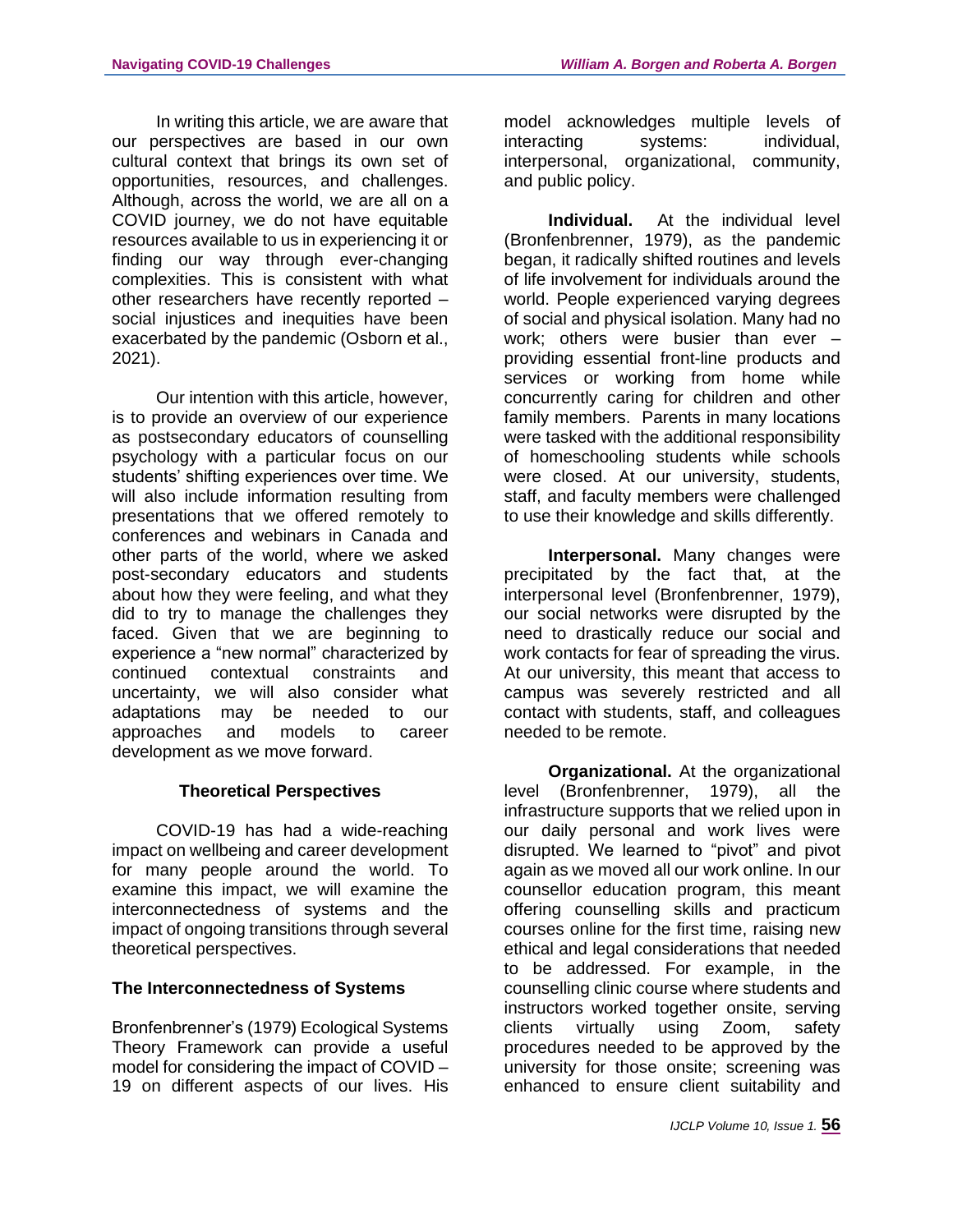safety; students were trained in virtual counselling skills and risk assessment when working remotely with clients; and informed consent procedures, client safety plans, and other client forms were adjusted to reflect the specific risks of online counselling and to facilitate email transmission. All changes needed to be approved by the Dean's office and the President's office at the university as well as by the professional association that accredits the program.

**Community.** At the community level (Bronfenbrenner, 1979), this meant renegotiating with community-based practicum sites and supervisors the established practices and norms involved in offering practicum experiences for students. For the first time, online counselling hours were approved as counting toward total practicum hours. We developed a 13-step safety plan that became integrated into the students' contracts with each practicum setting; without such plans, the university's liability insurance would not have covered the students' practicum during the pandemic. These plans included requirements to ensure students' physical safety during the pandemic, and procedures to ensure confidentiality of recorded sessions, client safety, and effective remote supervision. The community settings were extremely cooperative in meeting these new requirements, facilitating our students' successful completion of their practicum hours under highly exceptional circumstances.

**Public policy.** Parameters surrounding what *could* happen through all of these levels were determined by public policy, driven by governmental attempts to keep people as safe as possible as ways to mitigate the dangers presented by the virus continued to evolve. Prior to the pandemic, public or government policy guided our lives but largely in the background. When COVID -19 was recognized as a global pandemic, these policies became very visible with daily or weekly announcements of rules that influenced all other levels in

Bronfenbrenner's (1979) model. These policies dictated how many people could gather together, safety mandates – including travel restrictions and the number of days in isolation if exposed to the virus, and who would be vaccinated and when. At our university, policies resulted in almost all staff, faculty, and students working remotely for over 1 year, with the exception of a few clinical courses such as the counselling clinic previously described.

# **The Impact of Ongoing Transitions**

As time went on and COVID-19 cases increased and decreased over several "waves," it became increasingly clear that there were a range of opinions regarding the most effective way to reduce the numbers of people getting sick. In other words, the direction forward was unclear, and the future outcome remained uncertain – with no clear indication of what a more stable "new normal" might look like or when it might come. That is a textbook definition of a situation that induces stress.

In terms of career development, people were thrown into an unexpected transition that affected all aspects of their lives (Osborn et al., 2021; Woodbridge et al., 2021). They were challenged to move through successive stressful transitions as they re-negotiated work, school, childcare, personal activities, and social relationships to achieve a new sense of balance that would promote their resilience and sustainability as the pandemic continued. Similarly, a wellbeing survey of over 1,000 Canadian postsecondary students, commissioned by Studiosity (2021), found that 74% of the postsecondary student respondents indicated that COVID-19 had negatively impacted their college/university experience. This was, in part, due to moving their courses online (79%), having less face-to-face contact with instructors (77%), and experiencing challenges meeting new people and making friends (69%).

Throughout the pandemic, we checked in with our own students using a web-based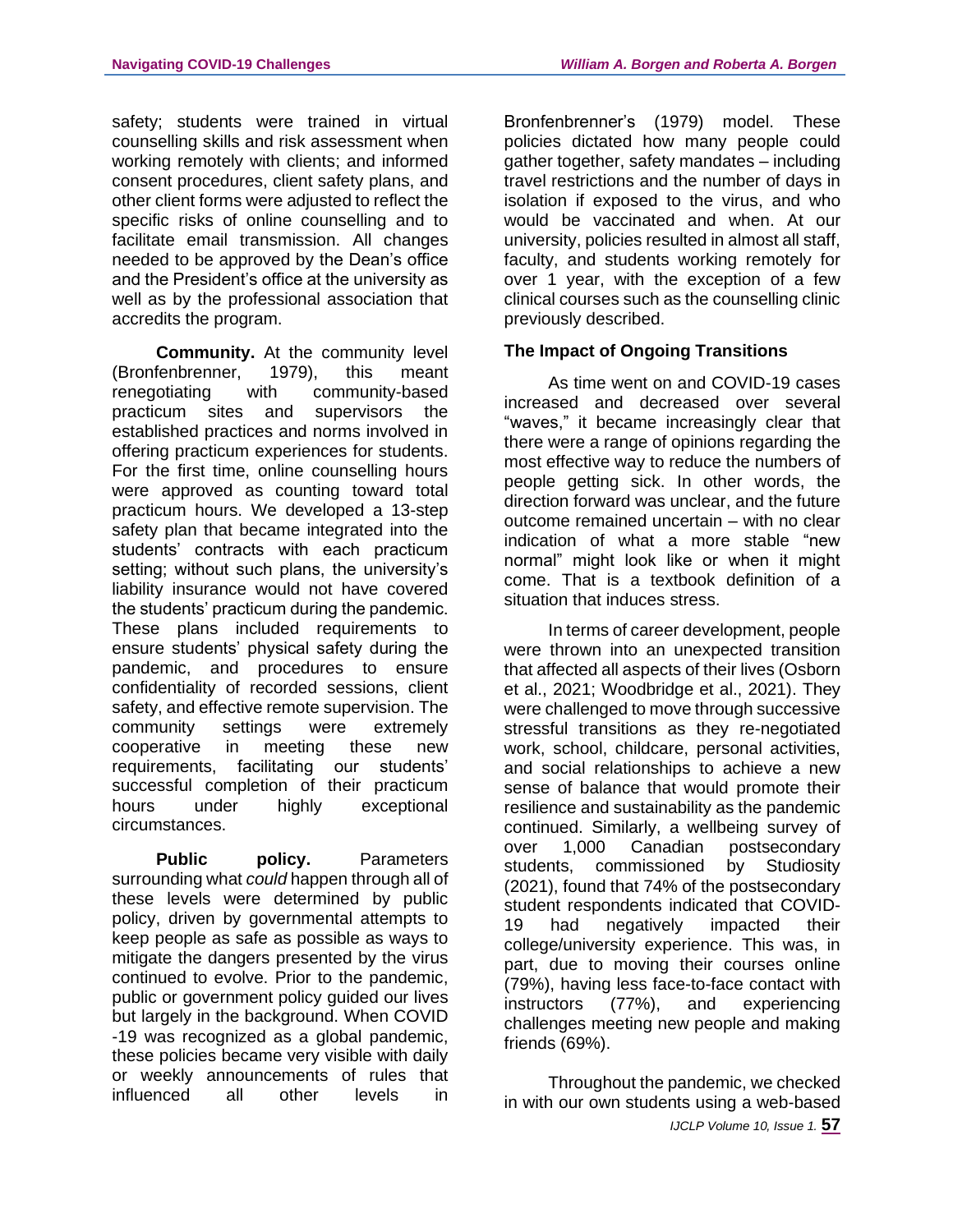interactive survey tool called Mentimeter. Figure 1 provides an example of word clouds generated by four different groups of students, mid-pandemic. Each word cloud in Figure 1 represents a group of 15 to 20 counselling psychology students at the beginning of one of the required courses in their master's program; the samples represented mostly female students, generally in their late 20s to early 40s, who were juggling work, school, and other life roles. The September 2020 sample is from the beginning of the second term offered online (and, in some cases, the first course that students were taking in the programs). The January 2021 sample coincided with the beginning of the third online term; some of these students had completed all their courses up to this point in the program online.

As shown in Figure 1, their feelings varied; responses to other Mentimeter questions also revealed differences in their living situations (e.g., living alone or with family), as well as their access to work (i.e., some had become immediately unemployed; others worked from home; still others, declared to be "essential workers" continued to report to work throughout the lockdown). Travel restrictions and public health orders to reduced contact beyond immediate households. Many students and faculty members lost access to core elements of the individual and interpersonal levels of Bronfenbrenner's (1979) model, including such social supports as visits with family, friends, and colleagues; community activities; shared meals; childcare; and even exercising in group settings indoors. Finally, due to the uniqueness of the pandemic, many coping strategies that had worked in the past were no longer applicable or accessible. Each individual's lived experience of the pandemic was unique. However, as time went on, "tired" began to join "excited" and "anxious" as the biggest (i.e., most frequent) words on the word cloud – the pandemic was taking its toll. By May 2021, when we facilitated an online

presentation on the changes and transitions related to the COVID-19 pandemic to a group of post-secondary educators and their students in an Eastern European country, the most frequent word for that group was "exhausted," followed by a mix of words reflecting both negative and positive emotions. Also noteworthy was that a range of positive and negative emotions were typically expressed by individual respondents – the experience of the pandemic seemed to be neither positive or negative but, rather, both concurrently – and this was replicated in both Canada and Eastern Europe.

Several researchers have offered theories and models related to transitions, stress and coping, resilience, and engagement that can potentially help examine student reports of their pandemic experience. These frameworks may offer guidance on effectively moving forward. A few of these will be introduced in the next sections and applied to our COVID-19 case example.

**Schlossberg's 4S model.** Anderson et al. (2011) described several types of transitions, including those that are anticipated, unanticipated, or anticipated but failed to happen, calling the latter "nonevents." During the COVID-19 pandemic, many individuals experienced multiple transitions – plans for travel and most inperson events were postponed or cancelled in many parts of the world and, as the pandemic continued, many people became increasingly reluctant to make any plans at all. Weddings were cancelled, memorial services were postponed, graduation ceremonies were held online, and at work and home people learned to connect virtually as Zoom and other similar online meetings became the norm.

Although the reach of the pandemic was global, it became increasingly clear that the experience of it was far from uniform. Schlossberg's (2011) 4S model helps to highlight some of the individual differences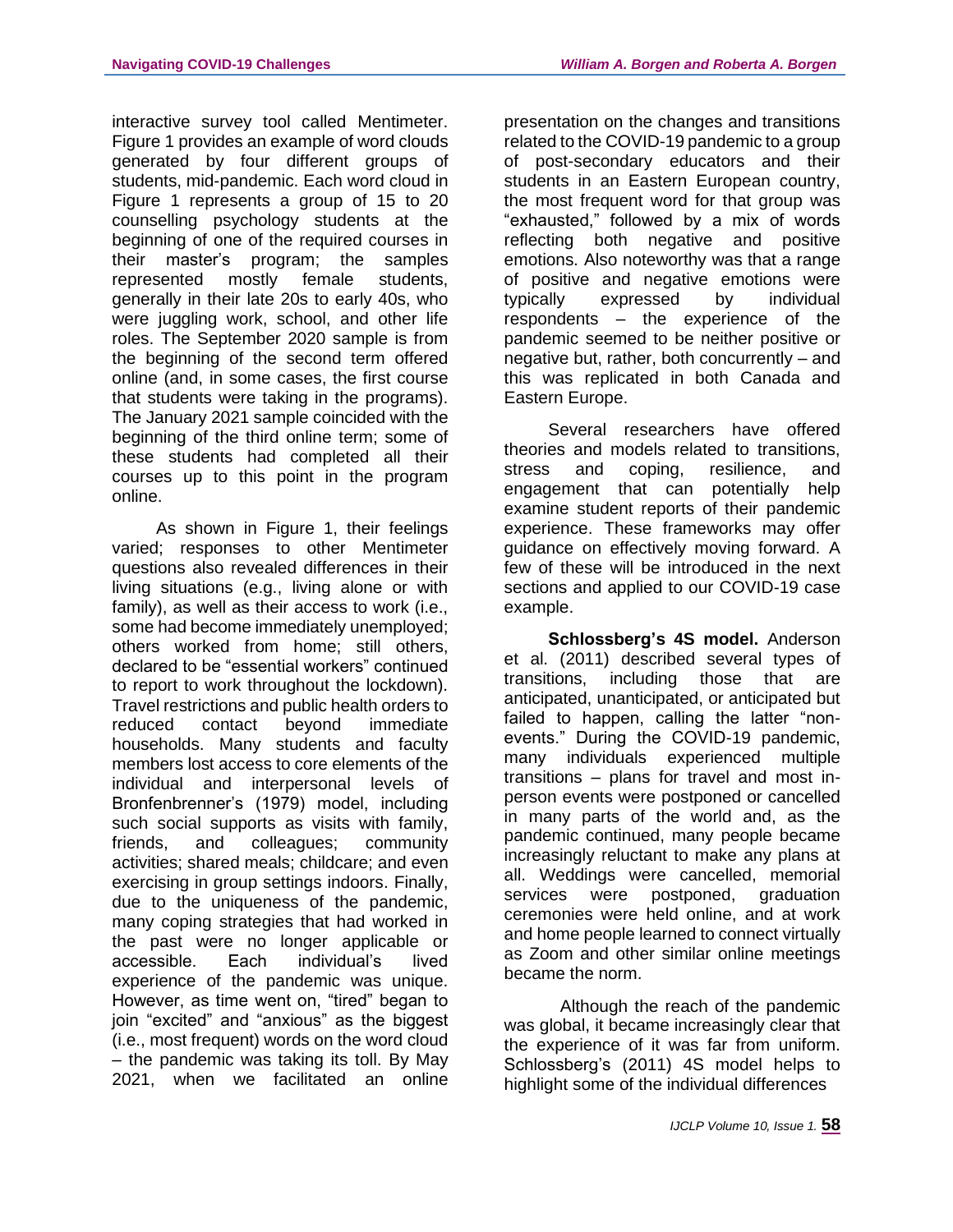

**Figure 1. Student Responses to Mentimeter Survey**

that resulted in vastly different impacts and lived experiences. The 4S model comprises the "self" (one's personal characteristics and psychological resources), the "situation" (including what triggered it, the timing and duration, the resultant changes, previous experiences, and concurrent stressors), "support" (including social supports and other resources), and "strategies" which include coping resources and taking or inhibiting action.

Applying Schlossberg's (2011) 4S model to our students, we heard wildly varying stories of their transition experiences. Some spoke of non-events – they had given up work, housing, and social connections to relocate to Vancouver, one of the most expensive Canadian cities to live in, specifically to attend university in person; then all classes went online for the next 4 trimesters (16 months in all), making the relocation unnecessary and the in-person university experience unattainable. Others

had practicum experiences carefully planned that were cancelled; still others had their graduation plans cancelled or delayed. The individual students and faculty themselves brought diverse characteristics to the pandemic experience; some welcomed the opportunity to work from home while others found it incredibly isolating. Some of their homes were spacious with good technologies and Internet access; others were relying solely on their Smart phones for attending classes via Zoom and even writing their assignments. Some were optimistic and resilient; others were discouraged and anxious. The students reported a wide range of coping strategies, with some staying connected to loved ones via Zoom and Facetime, while others relocated to live with parents, close family members, or friends. Some added more courses to each term, taking advantage of time off work or the flexibility of working from home; others took fewer courses, extending the duration of their program to mitigate the impact of "Zoom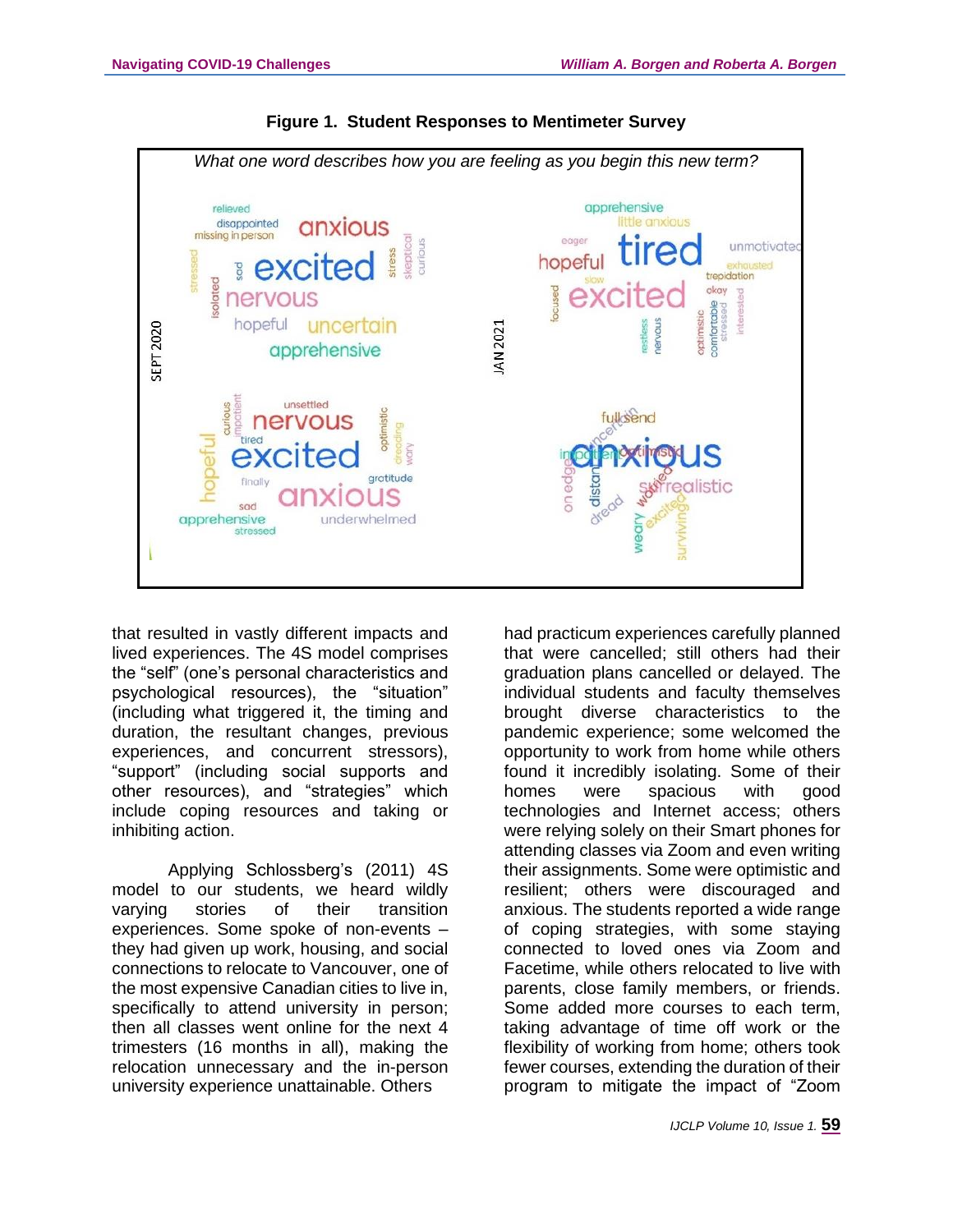fatigue" from taking classes and engaging in work-related meetings solely online.

**Oscillating emotions. Carver (1998)** proposed a model that suggested possible responses to an adverse event that include thriving, resilience (recovery), survival with impairment, and succumbing. He found that people respond differently to adverse events, depending on a range of personality variables (e.g., optimism), contextual variables (e.g., social support), and situational variables (e.g., the coping strategies available to them). This oscillation of positive and negative emotions was also reported by Chonody (2021) in her study of graduate school experiences of 16 social work students during the COVID-19 lockdown in the fall term of 2020; all the students in this study were women in their 20s or early 30s.

Similarly, Lazarus and Folkman's (1984) model of stress and coping revealed that responses to a stressful situation are predicted by how individuals appraise that situation in terms of its level of threat to them. In the context of COVID, a broad range of appraisals are evident, from seeing it as a dangerous threat to the health of individuals and to the capacity of our healthcare systems, to viewing it as a less serious medical condition, to seeing it as a hoax. Depending on the appraisal of the situation, according to Lazarus and Folkman, people may respond in one or more of three ways: problem-focused coping, which involves acting on the source of the stress such as getting vaccinated or wearing a mask; emotion-focused coping, which involves responding emotionally to the stress; and avoidance-focused coping, which involves passively avoiding dealing with the underlying source of the stress. In the case of COVID-19, all of these responses are understandable given the intermittent success countries are having as they address the challenges of the continuing pandemic. Therefore, reducing or eliminating the source of our stress seems to be out of our individual control.

The high level of emotional turmoil experienced during the COVID-19 pandemic is not new. Osborn and her colleagues (2021), in their introduction to a special issue on the impact of COVID-19 on career development, reported that "COVID-19 just amplified this reality on a much more intense and rapid scale" (p. 281). William Borgen's research with various colleagues over the past four decades identified a roller coaster model of positive and negative emotions amongst the unemployed (Borgen & Amundson, 1987; Borgen & Edwards, 2019). While on the emotional roller coaster, individuals tended to experience rapid oscillations of emotions - feeling optimistic about a scheduled job search or interview and then, when not getting the job, feeling sad, frustrated, and hopeless. These rapid changes in emotions were characterized as an emotional yo-yo, which seemed to take on a life of its own as the job search process repeated, with the positive emotions diminishing and the negative feelings intensifying over time.

A similar oscillation between positive and negative responses was apparent in W. Borgen, Butterfield, and Amundson's (2010) study into the experience of workers who self-identified as doing well with changes that affected their work. What was surprising in that study was the range of negative emotions that were expressed by participants who had identified as "doing well." The "doing well" group when feeling down, worked to bounce back up again. As time went on, although resilient, these workers recognized the excessive energy that they needed to maintain a positive view of their situations and, when it was possible, changed employers. This is an example of problem-focussed coping as described by Lazarus and Folkman (1984).

However, in our current COVID situation, there is no alternate context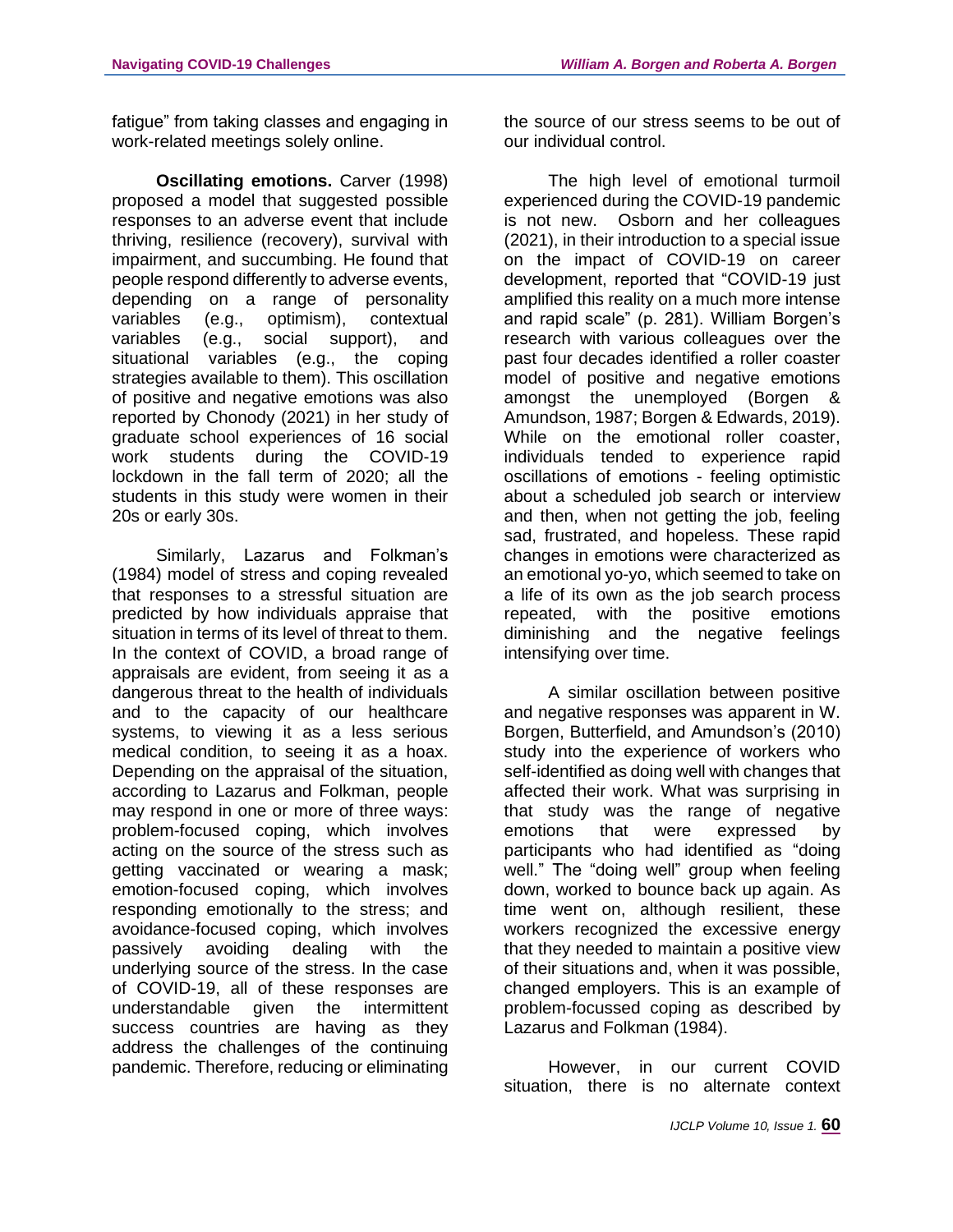available – nowhere to escape the pandemic. Interpreting this through the lens of Carver's (1998) model, individuals have a reduced range of coping strategies to employ. For some people, this may induce a response similar to experimental neurosis – a condition in which someone is placed in a problem-solving or decision-making situation that is essentially unsolvable. In such situations, responses can range from fear to frustration to anger – all of which we have seen demonstrated in many communities throughout the pandemic. Lipman-Blumen (1975) framed this type of oscillation of responses to repeated transitions as being on a continuum from "pervasiveness" to "boundedness." Finding a way to contain the pandemic experience rather than allowing it to permeate all aspects of our lives is an ongoing challenge for those overcome by the pandemic and those who are trying to assist them, as revealed in Chonody's (2021) article title: "I'm going to need a lot of therapy for this someday."

**Sustaining engagement.** The Career Engagement Model (Neault & Pickerell, 2019; Borgen & Pickerell, 2020) offers a framework for considering the intersection of individual and contextual factors during the types of career transitions experienced during the COVID-19 pandemic. Optimal career engagement requires an ongoing realignment of challenge and capacity and can be useful in mitigating the emotional oscillation previously described. Challenge comprises both motivating work and meaningful opportunities – clearly, for many individuals, there were changes to both components during the pandemic; in some cases, the challenge was higher and in other cases, lower, as access to work and opportunities in other life roles shifted. Capacity, on the other hand, comprises a mix of individual and organizational/contextual factors that include resources, relationships, workload, wellbeing, and fit (R. Borgen & Pickerell, 2020). During various phases of the pandemic, each of these aspects of capacity was impacted differently depending

on individual situations and context; lockdowns, supply-chain disruptions, isolation, working with limited access to childcare, colleagues, or needed equipment, and a general increase in anxiety and decrease in wellbeing took its toll. Woodbridge et al. (2021), for example, reported on the mediating effect of social support in their study of 475 women, 19 to 72 years old, who were employed as staff within a midwestern American university and affiliated healthcare system and were juggling careers and caregiving responsibilities during the pandemic. In this study, Woodbridge and her colleagues used the Multidimensional Scale of Perceived Social Support to assess the extent to which individuals felt supported by their family, friends, and others. Perhaps the most damaging impact of the pandemic, across many contexts, has been the isolation from social supports that resulted from lockdowns, travel restrictions, working from home, and being forced to make difficult choices about which supportive relationships could remain inside one's social "bubble."

## **Moving Forward: Career Development in the "New Normal"**

As seen in the Mentimeter results previously displayed in Figure 1, a range of emotions surfaced in response to the pandemic. Over time, it became more exhausting and overwhelming to continue navigating the ongoing transitions with new mandates, responsibilities, and disappointments. However, the career engagement framework offers many potential intervention points (Neault & Pickerell, 2019). Too much challenge for available capacity results in a feeling of being overwhelmed; too little, on the other hand leaves one feeling underutilized. Leaving problems unaddressed in either direction, such as with Lazarus and Folkman's (1984) previously described avoidance-focused coping, can result in disengagement. Therefore, as with many career development approaches, early intervention is imperative.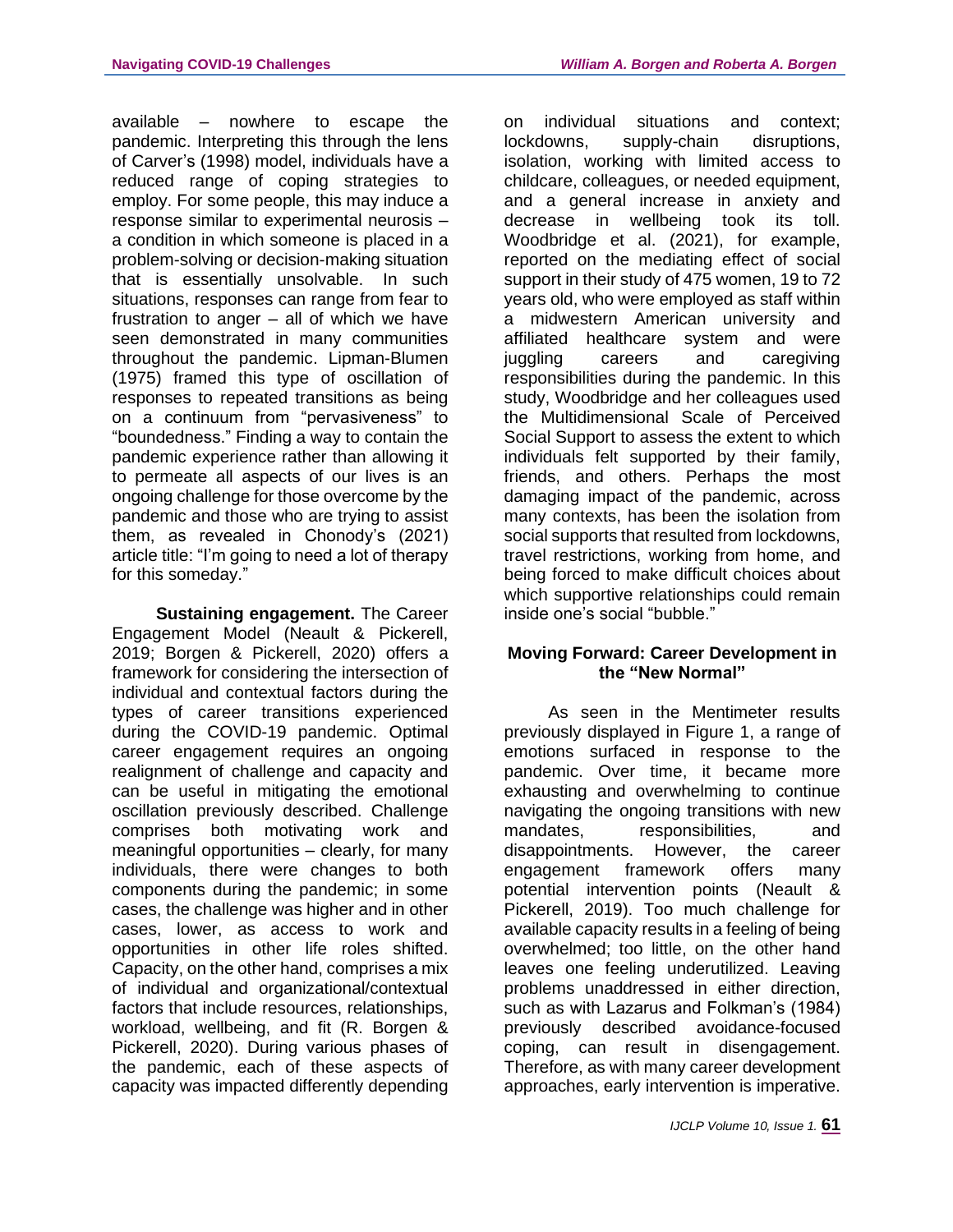Sometimes taking on a new challenge or gamifying challenges that might otherwise be considered frustrating (Rochat & W. Borgen, 2021) can help to move an individual more closely towards optimal engagement. Other times, however, especially when the individual has become overwhelmed by the situation at work or in other life roles, reducing the level of challenge can be helpful. Examples during the pandemic included offering students extensions for assignments, reducing their overall workload to mitigate "Zoom fatigue," postponing their practicum placements, or stretching out their program of studies over an additional semester or two. The capacity components also offer a variety of intervention points – for overwhelmed students, exploring where capacity could be added was crucial. Interventions included offering technical support; providing opportunities for social connections, even if only online; and discussing the intersection of work and school with their other life roles, looking for synergies or opportunities to delegate.

At the end of one practicum course (the final course in the master's of counselling psychology program), students were asked to share what helped and hindered their successful completion of that final component of their program. They identified skills, strengths, and supports that have relevance for others in similar career/life transitions. Included in their statements were the following pieces of advice for others:

- Trust that you know more than you think you do.
- Don't be too hard on yourself if you're having a tough day. Be patient.
- Don't expect to feel in the groove right away; it takes a while. Keep a sustainable pace and be willing to change your timeline goal. You won't be any good to anyone (including yourself) if you go full speed all the way through. Be open to trying new things and be gentle with yourself if something doesn't work.
- Forgive yourself for taking time to finish your degree. You are training for a career. Being a counsellor is not a place you ever "'arrive" at. It's a forever journey. Don't rush.
- Self-care! Have confidence in yourself; it's amazing how much you learn and how much you will improve.
- Keep an appointment with yourself to exercise and stretch your body each day (or most days)! Your mind will thank you.
- Protect your home and family life.
- Don't be afraid to ask for help!
- Utilize your peers and supervisor for feedback.
- Ask for DIRECT guidance on how to counsel online.

These statements seem to reflect an understanding that "COVID logic" that recognizes the contextual limits set by the pandemic needs to be acknowledged in taking an even-tempered approach to living with and addressing the career, social, economic, and personal issues and challenges that are been experienced. It follows that professionals offering career development services will need to adopt a broad view of the personal, social, economic, and career issues that they may need to address. This may include the use of counselling orientations and processes that create a strong and authentic relationship with clients despite connecting solely online, hearing about all aspects of their clients' situations, helping to normalize their reactions to their situations, focusing on their assets and strengths, connecting them with needed resources, and collaborating with them in developing doable and flexible actions plans (Borgen, 1997; Irving et al., 2020).

## **Conclusion**

The COVID-19 pandemic has had farreaching impacts on mental health, overall wellbeing. relationships, career development, and ongoing engagement in studying and work. Acknowledging the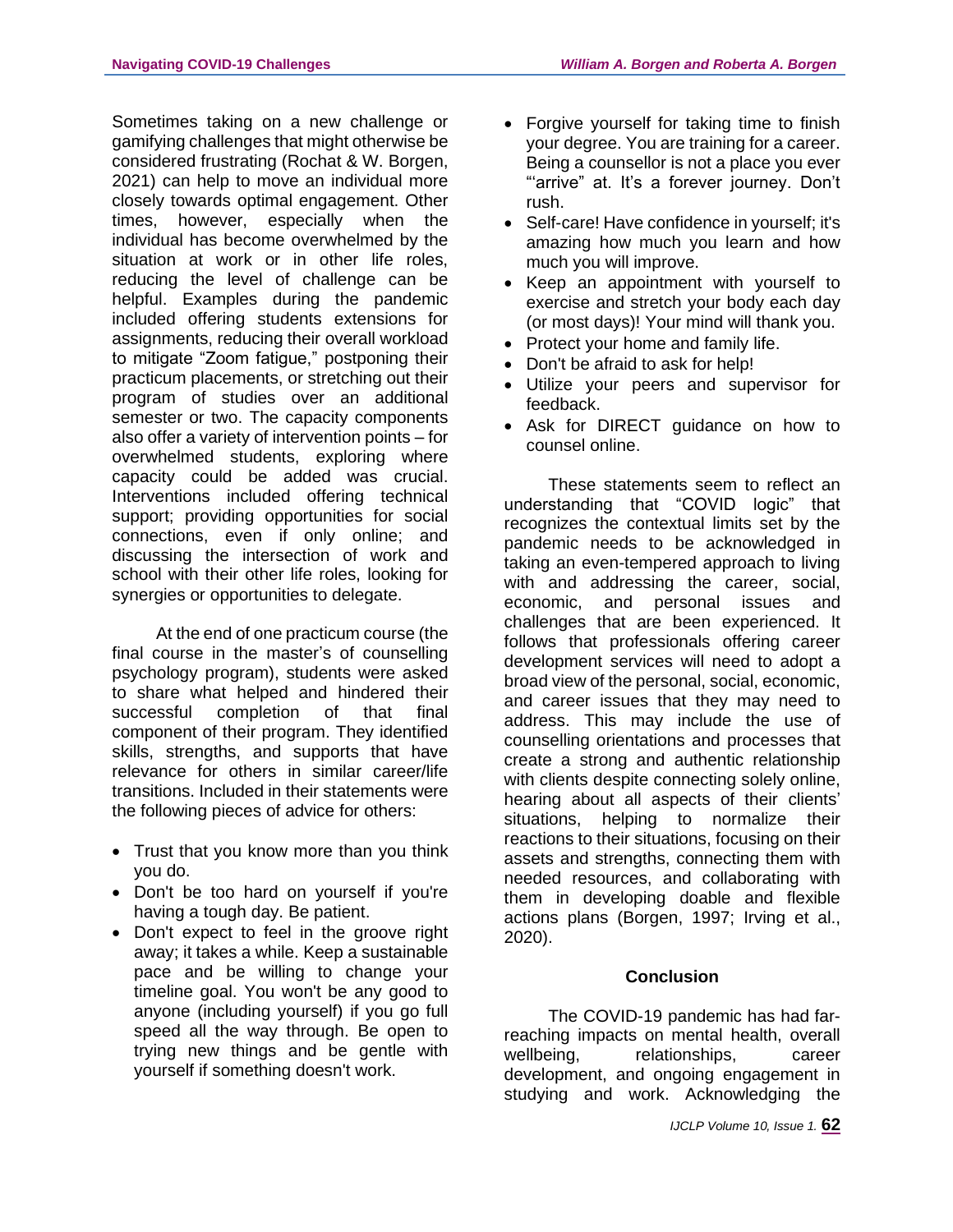interconnectedness of all of the systems that impact our life and work roles is more important than ever before. Conceptualizing diverse pandemic experiences through theoretical perspectives that consider emotional responses to transitions and recognize the co-existence of both positive and negative reactions can help to mitigate anxiety and exhaustion and to foster resilience and engagement as together we work to establish a new normal.

#### **About the authors**

William A. Borgen, Ph.D., is professor at the University of British Columbia and Director of the CNPS PHD Program and Director of Clinics. His scholarly interests include Career Counselling, Career/Life Transitions, Developmental Approaches to Counselling, Group Counselling.

Roberta Borgen, PhD., is adjunct professor (Year-long) at the University of British Columbia, online education faculty mentor and interim PSCTC Director (July 2021 – June 2022). She is also President of Life Strategies Ltd., Project Director with the Canadian Career Development Foundation, and President of the Counsellor Educators Chapter of the Canadian Counselling and Psychotherapy Association.

#### **References**

- Anderson, M. L, Goodman, J., & Schlossberg, N. (2011). *Counseling adults in transition: Linking Schlossberg's theory with practice in a diverse world.* Springer.
- Borgen, R., & Pickerell, D. (2020). Sustaining engagement in the midst of a pandemic. *CareerWise.* [https://careerwise.ceric.ca/2020/09/16/sustaining-engagement-in-the-midst](https://careerwise.ceric.ca/2020/09/16/sustaining-engagement-in-the-midst-)of-a-pandemic/#.Ya\_9qpHMK70
- Borgen, W. A. (1997). People caught in changing career opportunities. *Journal of Employment Counseling, 34,* 133-143.
- Borgen, W. A., & Amundson, N. E. (1987). The dynamics of unemployment. *Journal for Counseling and Development, 66,* 180-184.
- Borgen, W., Butterfield, L. & Amundson, N. (2010). The experience of change and its impact on workers who identify as doing well. *Journal of Employment Counseling, 47,* 2-11.
- Borgen, W., & Edwards, D. (2019) Context counts in career development. *Canadian Journal of Career Development, 18*(1), 59-72.
- Bronfenbrenner, U. (1979). *The ecology of human development: Experiments by nature and design.* Harvard University Press.
- Carver, C. S. (1998). Resilience and thriving: Issues, models, and linkages. *Journal of Social Issues, 54,* 245-266.
- Chonody, J. M. (2021). 'I'm going to need a lot of therapy for this someday:' Finding your 'grit' in graduate school during COVID. *Social Work Education.* https://doi.org/10.1080/02615479.2021.1950671